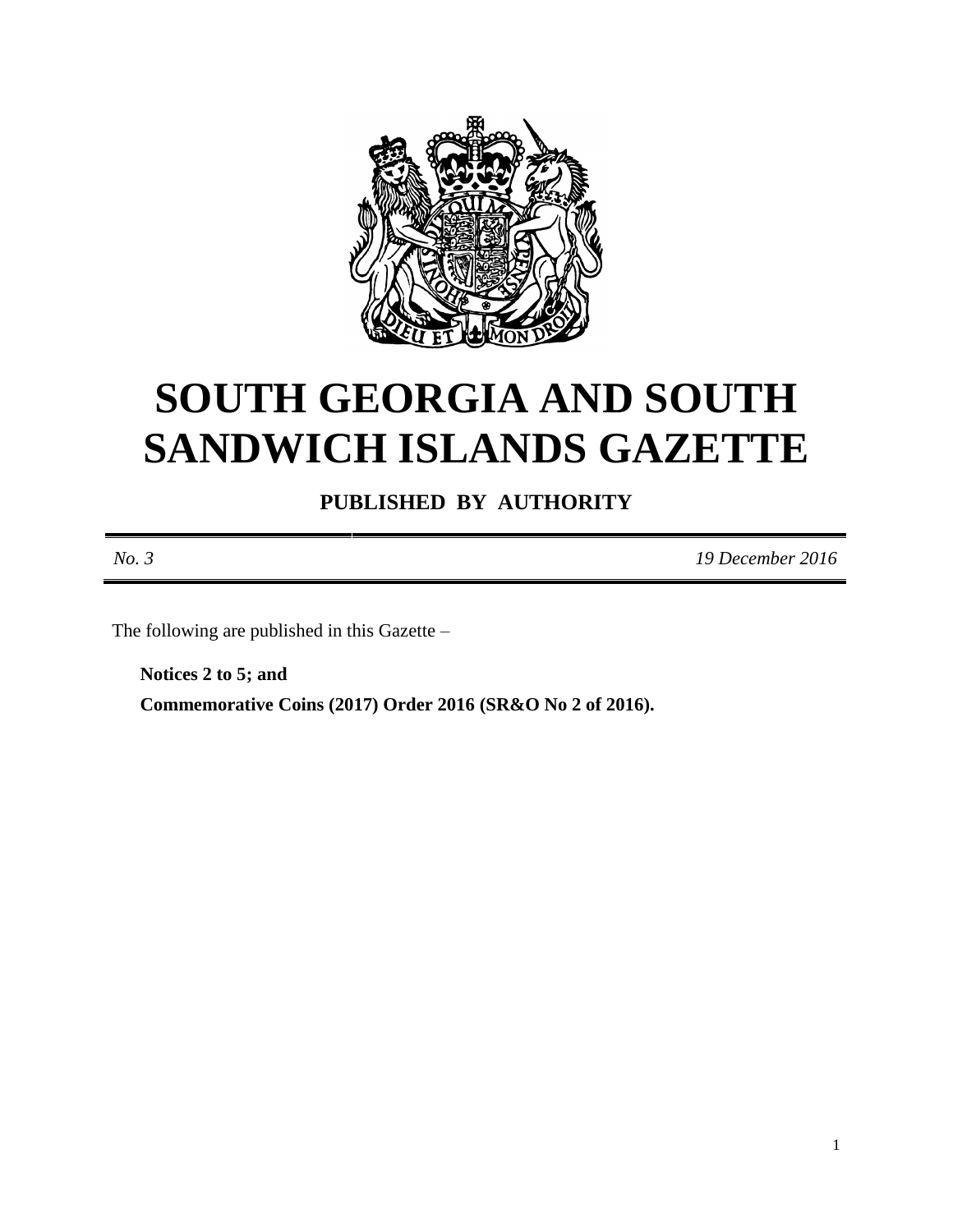#### **NOTICES**

No. 2 27 October 2016

**Income Tax Ordinance 1939** *section 90*

**Notification of income tax assessments**

Income tax assessments for the following years of assessment are to be reviewed:

2017 (2016 income)

Any amounts in excess of 7% of income earned in the Territory (0% for those who were present for less than 6 months) will be remitted, provided that the Commissioner of Taxation is satisfied that the taxpayer concerned has been disadvantaged by the excess.

Any tax assessments that have already been appealed will be considered automatically in this review. Any other taxpayers who consider that they would benefit from this review should notify the Commissioner of Taxation, Stanley, Falkland Islands, within 90 days of this notice.

Dated 27 October 2016

C. ROBERTS C.V.O., *Commissioner.* \_\_\_\_\_\_\_\_\_\_\_\_\_\_\_\_\_\_\_\_

No. 3 3 November 2016

#### **Visitors Ordinance** *section 3*

**Notice of amount of passenger landing fee**

In exercise of my powers under section 3 of the Visitors Ordinance, I, Colin Roberts Commissioner for South Georgia and the South Sandwich Islands hereby prescribe that the following passenger landing fees, in the currency of the United Kingdom must be paid for every visitor to South Georgia and the South Sandwich Islands.

For a short visit (one lasting less than 72 hours), the amount of the passenger landing fee is £125.

For an extended visit (one lasting 72 hours or more), the amount of the passenger landing fee is £125 plus £20 per additional day to a maximum of £205.

The maximum extended visit passenger landing fee  $(E205)$ is valid for one calendar month from the start of the visit. If the visitor remains in the Territory, a further passenger landing fee must be paid as if a new visit had started when the previous fee expired.

These fees apply from 11 July 2016.

Dated 3 November 2016

C. ROBERTS C.V.O., *Commissioner.* \_\_\_\_\_\_\_\_\_\_\_\_\_\_\_\_\_\_\_\_

No. 4 8 November 2016

#### **Administration of Justice Ordinance** *section 3*

**Appointment of Magistrate**

In exercise of my powers under section 3 of the Administration of Justice Ordinance, I, Colin Roberts Commissioner for South Georgia and the South Sandwich Islands hereby appoint:

JEREMY ALEXANDER GILLHAM of the British Antarctic Survey to be a Magistrate for South Georgia and the South Sandwich Islands.

This appointment has effect from the date below, and continues in effect whilst Jeremy Alexander Gillham holds office as Station Leader on South Georgia, unless terminated sooner.

Dated 8 November 2016

C. ROBERTS C.V.O., *Commissioner.* \_\_\_\_\_\_\_\_\_\_\_\_\_\_\_\_\_\_\_\_

No. 5 2 December 2016

#### **Administration of Justice Ordinance** *section 3*

#### **Appointment of Senior Magistrate**

In exercise of my powers under section 3 of the Administration of Justice Ordinance, I, Colin Roberts Commissioner for South Georgia and the South Sandwich Islands hereby appoint:

MARTINE KUSHNER to be Senior Magistrate for South Georgia and the South Sandwich Islands.

In accordance with section 29 of the Administration of Justice Ordinance every Magistrate shall be the coroner of the district specified.

This appointment has effect from the date below, and continues in effect whilst Martin Kushner holds office as Senior Magistrate of the Falkland Islands, unless terminated sooner.

Dated 2 December 2016

C. ROBERTS C.V.O., *Commissioner*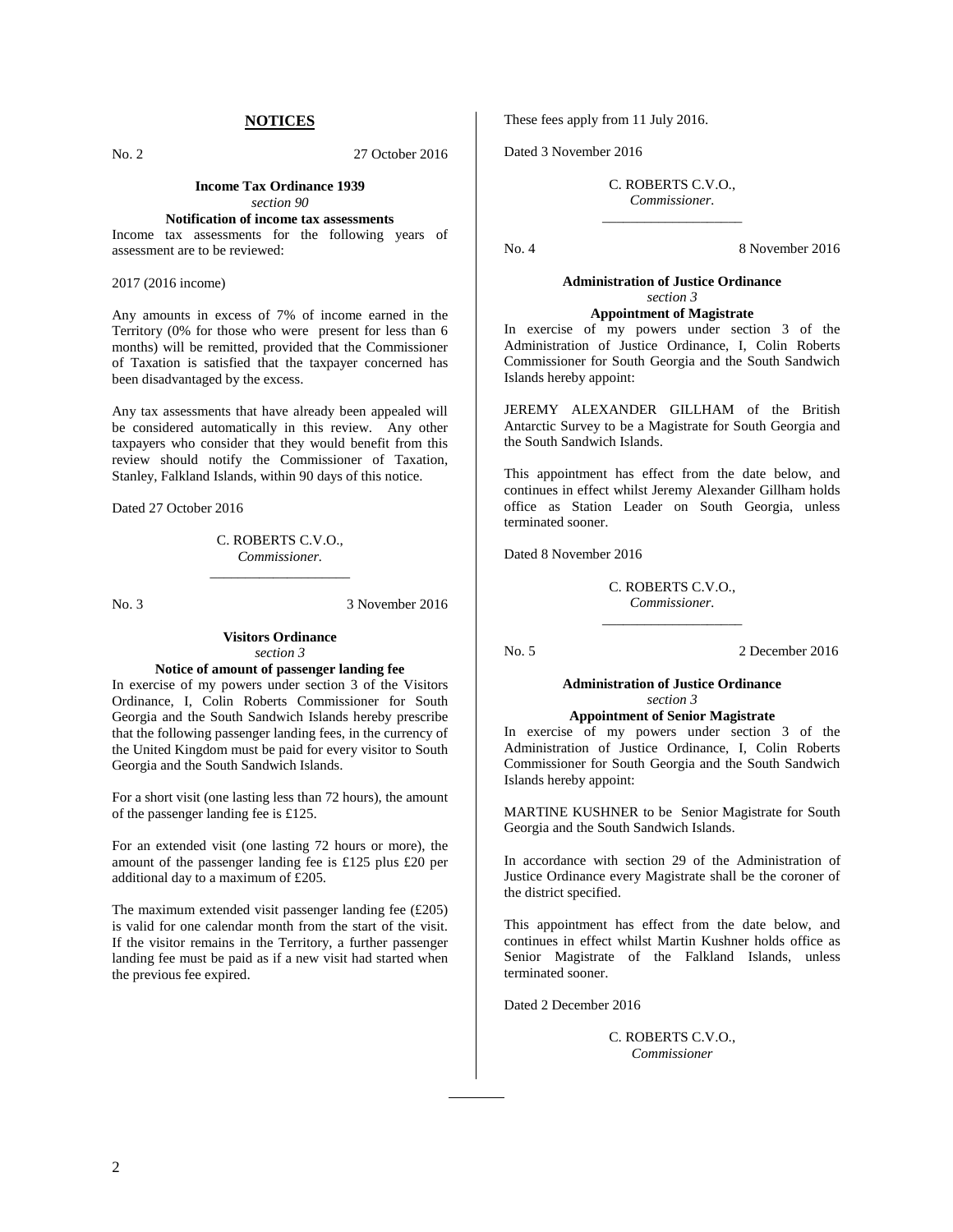# **SUBSIDIARY LEGISLATION** \_\_\_\_\_\_\_\_\_\_\_\_\_\_\_\_\_\_\_\_\_\_\_\_\_\_\_\_\_\_\_\_\_\_\_\_\_\_\_\_\_\_\_\_\_\_\_\_\_\_\_\_\_\_\_\_\_\_\_\_\_\_\_\_\_\_\_\_\_\_\_\_\_\_\_\_\_\_

\_\_\_\_\_\_\_\_\_\_\_\_\_\_\_\_\_\_\_\_\_\_\_\_\_\_\_\_\_\_\_\_\_\_\_\_\_\_\_\_\_\_\_\_\_\_\_\_\_\_\_\_\_\_\_\_\_\_\_\_\_\_\_\_\_\_\_\_\_\_\_\_\_\_\_\_\_\_

# **CURRENCY**

## **Commemorative Coins (2017) Order 2016**

S.R.&O. No: 2 of 2016

*Made: 9 December 2016 Published: 19 December 2016 Coming into force: on publication*

IN EXERCISE of my powers under section 5(3) of the Currency Ordinance 2000 and of all other powers enabling me, I make the following Order

#### **1. Title**

This Order is the Commemorative Coins (2017) Order 2016.

### **2. Commencement**

This Order comes into force on publication in the *Gazette.*

#### **3. Interpretation**

In this Order, "new commemorative coins" means the coins described and specified in Part 1 of the Schedule.

#### **4. New commemorative coins**

(1) The minting and issue of the new commemorative coins are authorised.

(2) Paragraph (3) applies to new commemorative coins that were minted or issued before this Order comes into forces.

(3) The minting and issue of the new commemorative coins to which this paragraph applies are to be treated as if they had been authorised at the time.

#### **5. Specifications**

Part 2 of the Schedule specifies

(a) the denomination, fineness, weight, diameter, quality, shape, edge and number of the new commemorative coins;

(b) the tolerance or remedy which may be permitted in respect of variations from their standard weight, diameter and fineness; and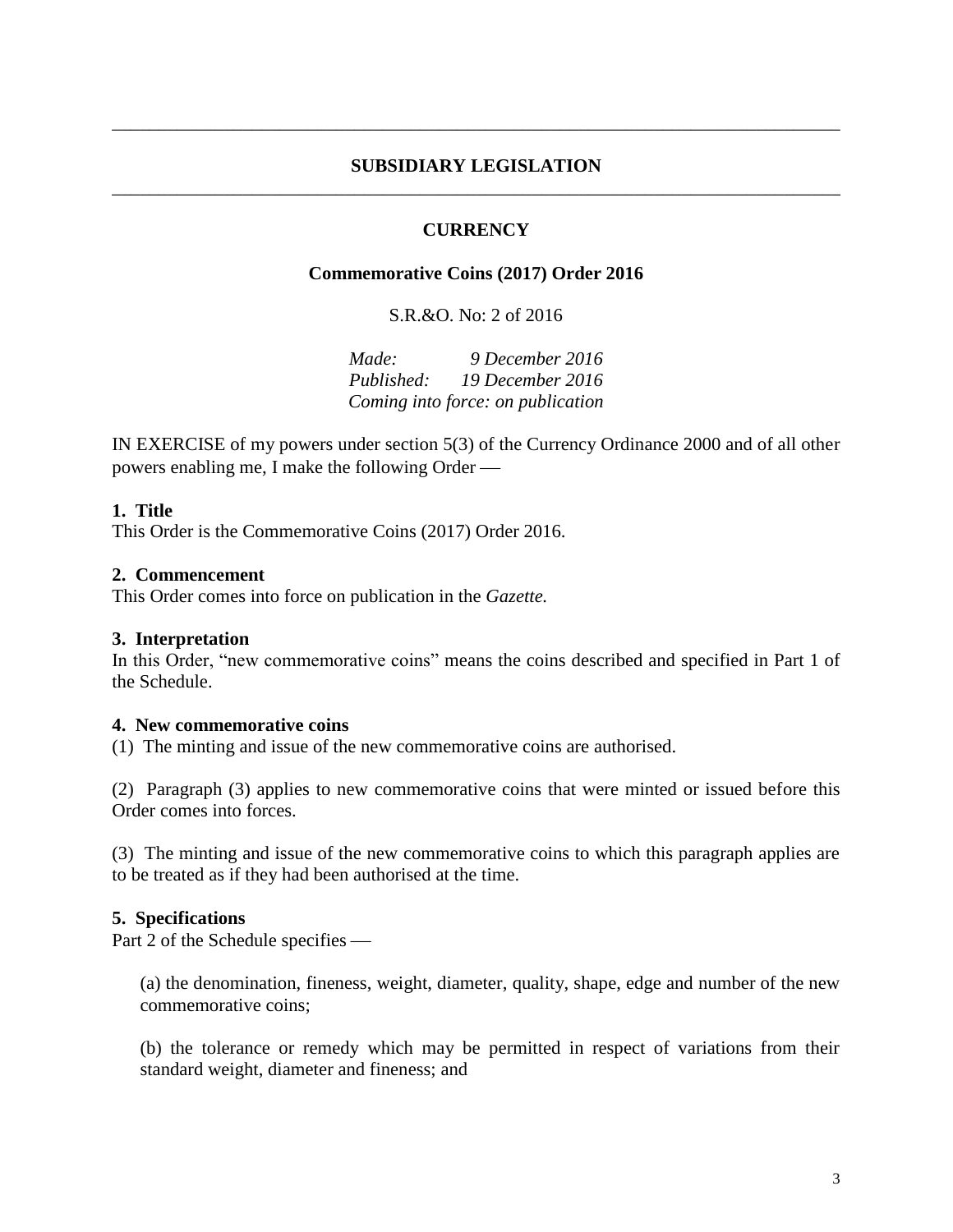(c) the design of their obverse and reverse.

# **6. Deemed denominations of Crown coins and their value as legal tender**

(1) Part 2 of the Schedule also specifies the deemed denomination of the new commemorative coins.

(2) Those coins are legal tender in the Territory in the amount of their deemed denominations.

# **SCHEDULE**

articles 3, 5 and  $6(1)$ 

# **Part 1**

# **Description of the coins**

# **Year of Minting 2017**

# **a) Blue Whale**

Design depicts an image of an adult Blue Whale with her calf swimming in the sea surrounded by small fish just above the sea bed. The adult whale's fin appears above the waterline in front of the rising sun. The value appears at the base of the design.

The obverse of this coin consists of the uncouped portrait of Her Majesty Queen Elizabeth II by Pobjoy Mint surrounded by the inscription 'SOUTH GEORGIA & SOUTH SANDWICH ISLANDS 2017'.

# **b) Pilot Whale**

Design depicts an image of a Pilot Whale in the foreground in the Antarctic waters with the head of a second whale appearing above the water. The top of a third whale can be seen just above the water line in the background. Whale swimming beneath the ocean with floating icebergs above. The value appears at the base of the design.

The obverse of this coin consists of the uncouped portrait of Her Majesty Queen Elizabeth II by Pobjoy Mint surrounded by the inscription 'SOUTH GEORGIA & SOUTH SANDWICH ISLANDS 2017'.

# **c) Blue Squid**

Design depicts an image of a squid surrounded by swirling waters. The value appears at the base of the design.

The obverse of this coin consists of the uncouped portrait of Her Majesty Queen Elizabeth II by Pobjoy Mint surrounded by the inscription 'SOUTH GEORGIA & SOUTH SANDWICH ISLANDS 2017'.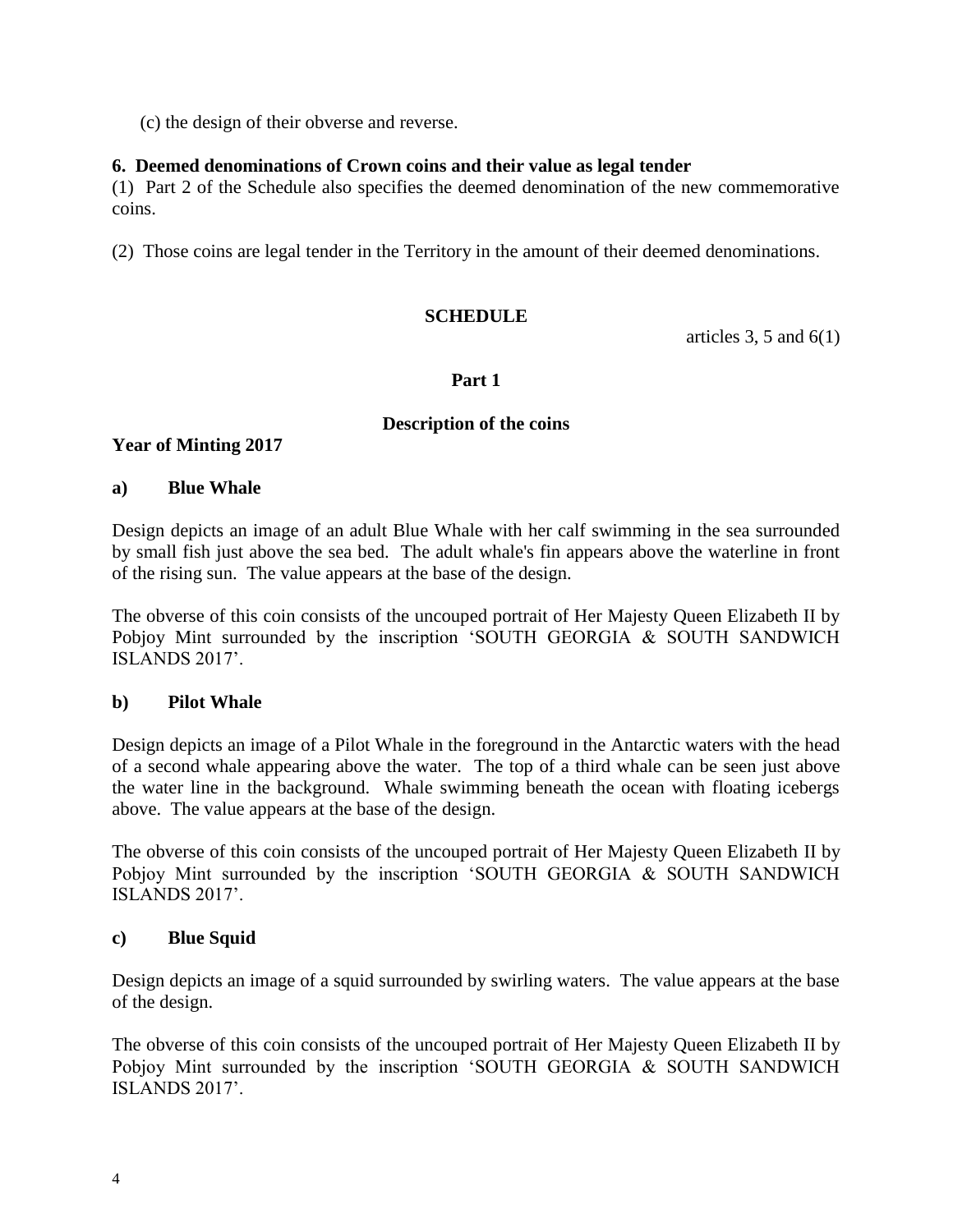# **d) Centenary of the Imperial Trans-Antarctic Expedition**

Design depicts an image of *The Endurance* stuck in ice in the background with the crew pulling the sled across the ice pack in the foreground. The wording 'IMPERIAL TRANS-ANTARCTIC EXPEDITION' appears in the surround with the dates '1914-1917' appearing above the ship. The value appears at the base of the design.

The obverse of this coin consists of the uncouped portrait of Her Majesty Queen Elizabeth II by Pobjoy Mint surrounded by the inscription 'SOUTH GEORGIA & SOUTH SANDWICH ISLANDS 2017'.

# **e) Elephant Seal**

Design depicts an image of a male and female Elephant Seal sitting on a beach. The value appears at the base of the design.

The obverse of this coin consists of the uncouped portrait of Her Majesty Queen Elizabeth II by Pobjoy Mint surrounded by the inscription 'SOUTH GEORGIA & SOUTH SANDWICH ISLANDS 2017'.

### **Part 2**

#### **Specification, authorised quantity and authorised mint of coins**

#### **Blue Whale, Blue Squid and Elephant Seal**

| <b>Type</b>   | Gold<br><b>Proof</b> | Gold<br><b>Proof</b> | Gold<br><b>Proof</b> | <b>Titanium</b> | <b>Silver</b><br><b>Proof</b> | <b>Silver</b><br><b>Proof</b> | Cupro<br><b>Nickel</b> |
|---------------|----------------------|----------------------|----------------------|-----------------|-------------------------------|-------------------------------|------------------------|
|               |                      |                      |                      |                 |                               |                               |                        |
| Denomination  | £20                  | £4                   | £2                   | £2              | £1                            | £2                            | £2                     |
| Weight (gms)  | 6.22                 | 1.24                 | 0.5                  | 10.00           | 12.00                         | 28.28                         | 28.28                  |
| Diameter (mm) | 22.00                | 13.92                | 11.00                | 36.10           | 38.60                         | 38.60                         | 38.60                  |
| Fineness      | 999.9                | 999.9                | 999.9                | 910.0           | 999.0                         | 925.0                         | 75%CU                  |
|               |                      |                      |                      |                 |                               |                               | 25%Ni                  |
| Quality       | Proof                | Proof                | Proof                | Proof           | Proof                         | Proof                         | Uncirculated           |
| Shape         | Round                | Round                | Round                | Round           | Round                         | Round                         | Round                  |
| Edge          | Milled               | Milled               | Milled               | Milled          | Milled                        | Milled                        | Milled                 |
| Quantity      | 2,000                | 5,000                | 10,000               | 5,000           | 10,000                        | 2000                          | 10,000                 |